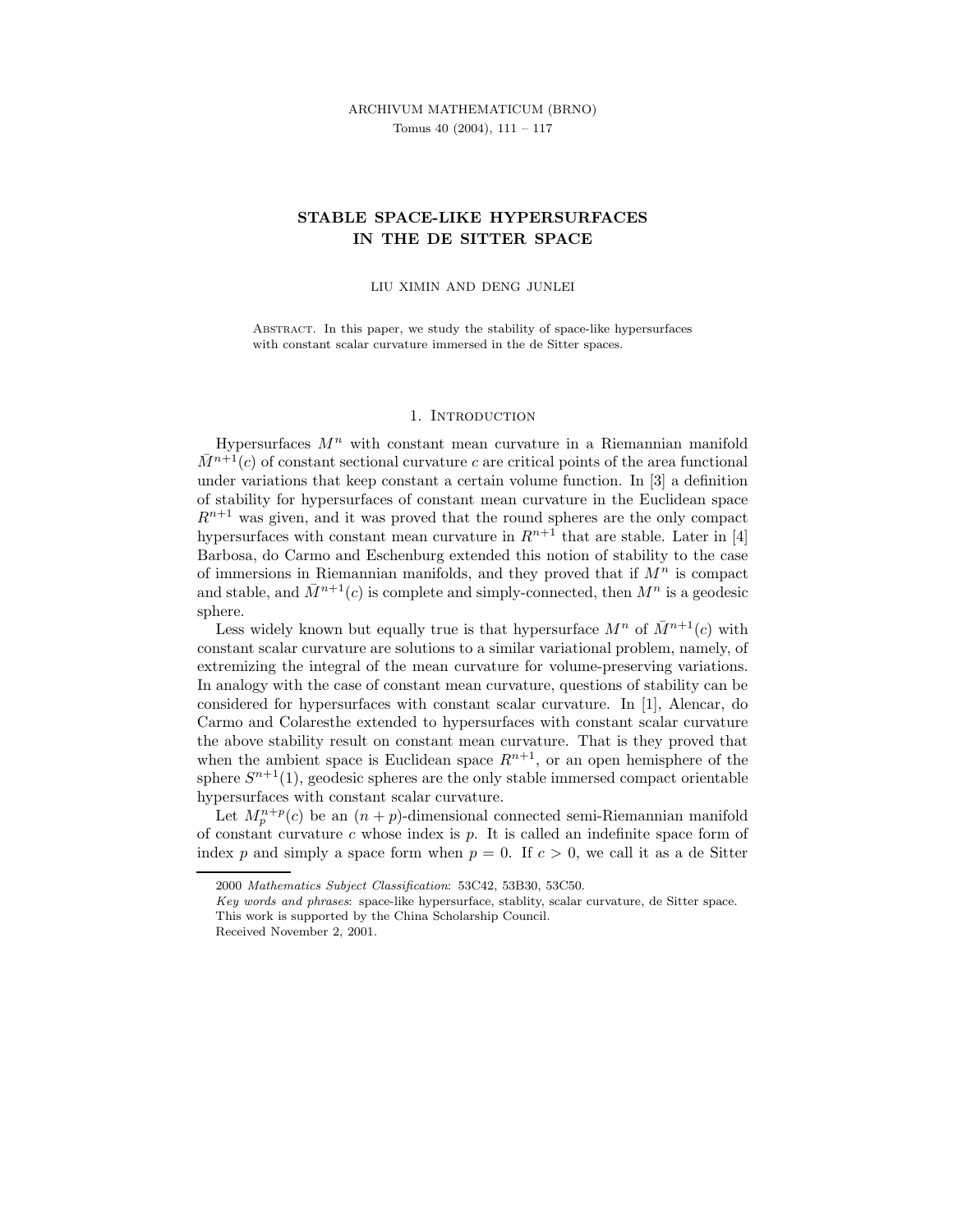space of index p, denote it by  $S_p^{n+p}(c)$ . The study of space-like hypersurfaces in de Sitter space has been recently of substantial interest from both physics and mathematical points of view. Akutagawa [2] and Ramanathan [8] investigated space-like hypersurfaces in a de Sitter space and proved independently that a complete space-like hypersurface in a de Sitter space with constant mean curvature is totally umbilical if the mean curvature H satisfies  $H^2 \leq c$  when  $n = 2$  and  $n^2H^2 < 4(n-1)c$  when  $n \geq 3$ . Later, Cheng [6] generalized this result to general submanifolds in a de Sitter space.

In the present paper, we would like to extend of stability to the case of immersions into the de Sitter spaces. We will define and discuss the stability of space-like hypersurfaces with constant scalar curvature in the de Sitter space.

# 2. The variational problem for constant scalar curvature

Let  $S_1^{n+1}(c)$  be an  $(n+1)$ -dimensional de Sitter space of canstant curvature c and let  $x : M^n \to S_1^{n+1}(c)$  be a space-like immersion of a compact, connected, orientable manifold  $M^n$  of constant scalar curvature with boundary  $\partial M$  (possibly,  $\partial M = \emptyset$ ) into  $S_1^{n+1}(c)$ . By space-like we simply mean that the metric induced by x in  $M^n$  is Riemannian. Choose an orthonormal frame  $e_1, \ldots, e_{n+1}$  around  $x(p)$ ,  $p \in S_1^{n+1}(c)$ , in  $S_1^{n+1}(c)$  so that  $e_1, \ldots, e_n$  are tangent to  $x(M)$  and  $e_{n+1} = N$  is the time-like unit normal field globally defined on  $M<sup>n</sup>$  and gives an orientation for  $M^n$ .

A variation of x is a differentiable map  $X: (-\varepsilon, \varepsilon) \times M \to S_1^{n+1}(c), \varepsilon > 0$ , such that for each  $t \in (-\varepsilon, \varepsilon), X_t(p) = X(t, p), p \in M<sup>n</sup>$ , is an immersion,  $X_0 = x$ , and  $X_t|_{\partial M} = x|_{\partial M}$ , for all t. We define the volume function:  $V : (-\varepsilon, \varepsilon) \to R$  of X by

$$
V(t) = \int_{[0,t] \times M} X^* dS_1^{n+1}.
$$

In this paper, we will need the first three symmetric elementary functions of the principle curvatures  $k_1, \ldots, k_n$  of an immersion x, namely:

$$
S_1 = \sum k_i
$$
,  $S_2 = \sum_{i < j} k_i k_j$ ,  $S_3 = \sum_{i < j < l} k_i k_j k_l$ ,

 $i, j, l = 1, \ldots, n$ . We know that the mean curvature H and the scalar curvature R of  $x$  are given by:

$$
H = \frac{1}{n}S_1, \quad c - R = \frac{2}{n(n-1)}S_2.
$$

Let X be a variation of  $x : M^n \to S_1^{n+1}(c)$  and  $W(p) = \frac{\partial X}{\partial t}|_{t=0}$  be the variational vector of X. Let  $f = \langle W, N \rangle$ , where N is the unit normal vector along x. A variation is normal if W is parallel to N and volume-preserving if  $V(t) = V(0)$ for all  $t$ .

**Lemma 2.1.** (i) 
$$
\frac{d}{dt} \int_M nH(t)dM_t|_{t=0} = \int_M (n(n-1)(R-c) + cn) f dM,
$$
 (ii)  $\frac{dV}{dt}|_{t=0} = \int_M f dM.$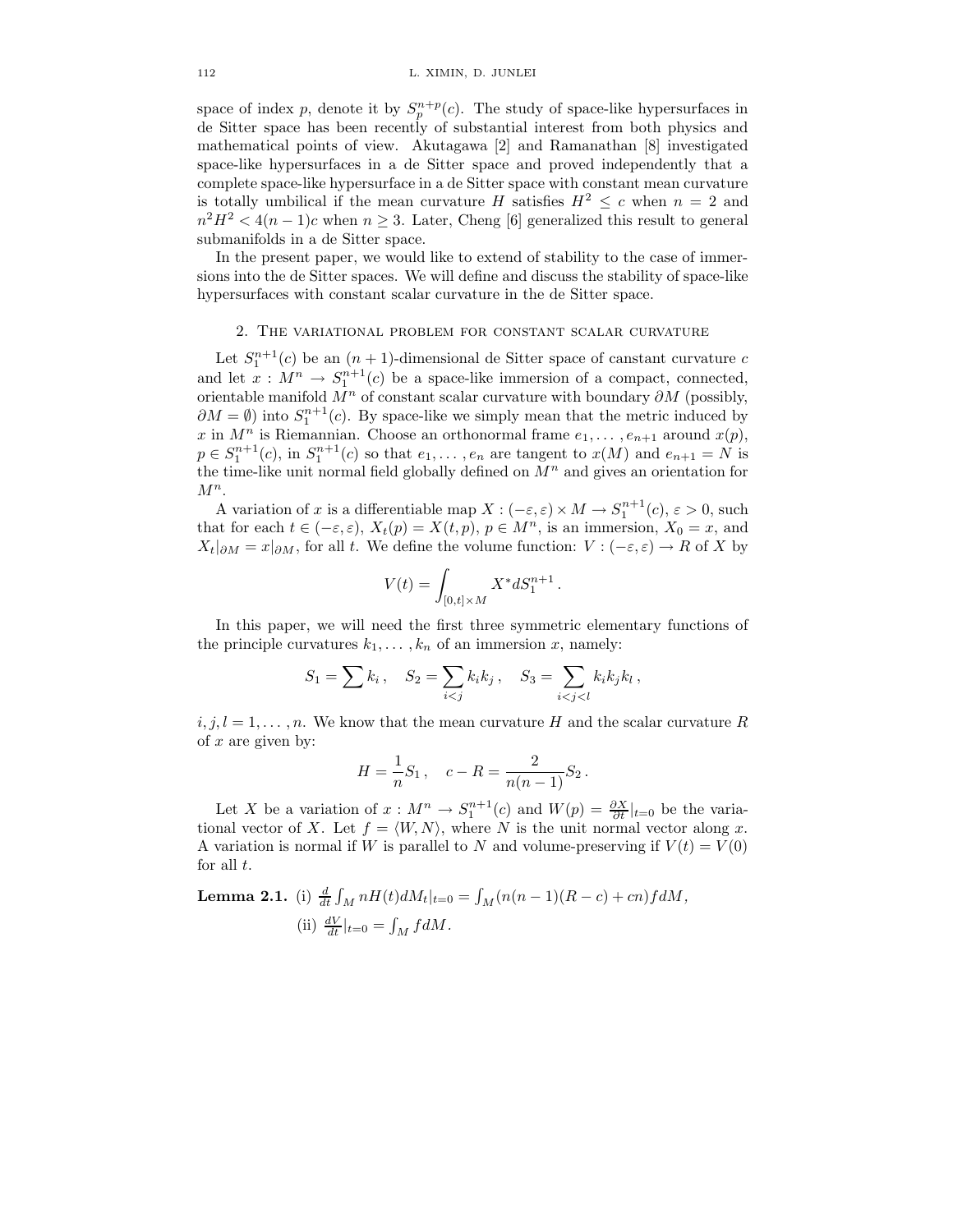**Proof.** (i) can be obtained from the formula for the first variation in p. 470 of [9] in our notation.

To prove (ii), fix a point  $p \in M^n$  and choose a positive adapted orthonormal frame  $e_1, \ldots, e_n, e_{n+1} = N$  around  $x(p)$ , then we have

$$
X^*(dS_1^{n+1}) = X^*(dS_1^{n+1})(\frac{\partial}{\partial t}, e_1, \dots, e_n) = (dS_1^{n+1})(\frac{\partial X}{\partial t}, dX_t(e_1), \dots, dX_t(e_n))
$$
  
= vol  $\left(\frac{\partial X}{\partial t}, dX_t(e_1), \dots, dX_t(e_n)\right) = \left\langle \frac{\partial X}{\partial t}, N_t \right\rangle$ ,

where  $N_t$  is a unit normal vector of the immersion  $X_t$ . It follows that

$$
\frac{dV}{dt}(0) = \frac{d}{dt} \Big( \int_{[0,t] \times M} \Big\langle \frac{\partial X}{\partial t}, N_t \Big\rangle \wedge dM \Big)_{t=0} = \int_M \Big\langle \frac{\partial X}{\partial t}(0), N \Big\rangle dM = \int_M f dM.
$$
  
This completes the proof of Lemma 2.1.

This completes the proof of Lemma 2.1.

Now set

$$
R_0 = A^{-1} \int_M R dM , \quad A = \int_M dM ,
$$

and define  $J: (-\varepsilon, \varepsilon) \to R$  by

$$
J(t) = n \int_M H(t) dM_t + (n(n-1)(c - R_0) - cn)V(t).
$$

**Lemma 2.2.** Let  $M^n \to S_1^{n+1}(c)$  be an immersion. Then the following statements are equivalent:

- (i) x has constant scalar curvature  $R_0$ .
- (ii) For all volume-preserving variations,

$$
\frac{d}{dt} \int_M nH(t)dM_t|_{t=0} = 0.
$$

(iii) For all variations,  $J'(0) = 0$ .

**Proof.** The proof is essentially the same as in Proposition  $(2.7)$  of [4] using Lemma 2.1. We omit it here.

To compute the second variation of  $J$  we need to introduce the following operator. For each  $p \in M^n$ , consider the linear map  $T: T_p \to T_p$ 

$$
T=nHI-B,
$$

where  $I$  is the identity map and  $B$  is the linear map associated to the second fundamental form of x along N. In the orthonormal frame  $\{e_1, \ldots, e_n\}$  around p, the matrix of  $T$  is

$$
T_{ij} = nH\delta_{ij} - h_{ij} ,
$$

where  $h_{ij}$  is the matrix of B. Let f be a differentiable function on  $M^n$  and let  $f_{ij}$ be the matrix of the hessian of f. We define the operator  $\Box$  acting on f by

$$
\Box f = \sum_{i,j} T_{ij} f_{ij} = \sum_{i,j} (nH\delta_{ij} - h_{ij}) f_{ij}.
$$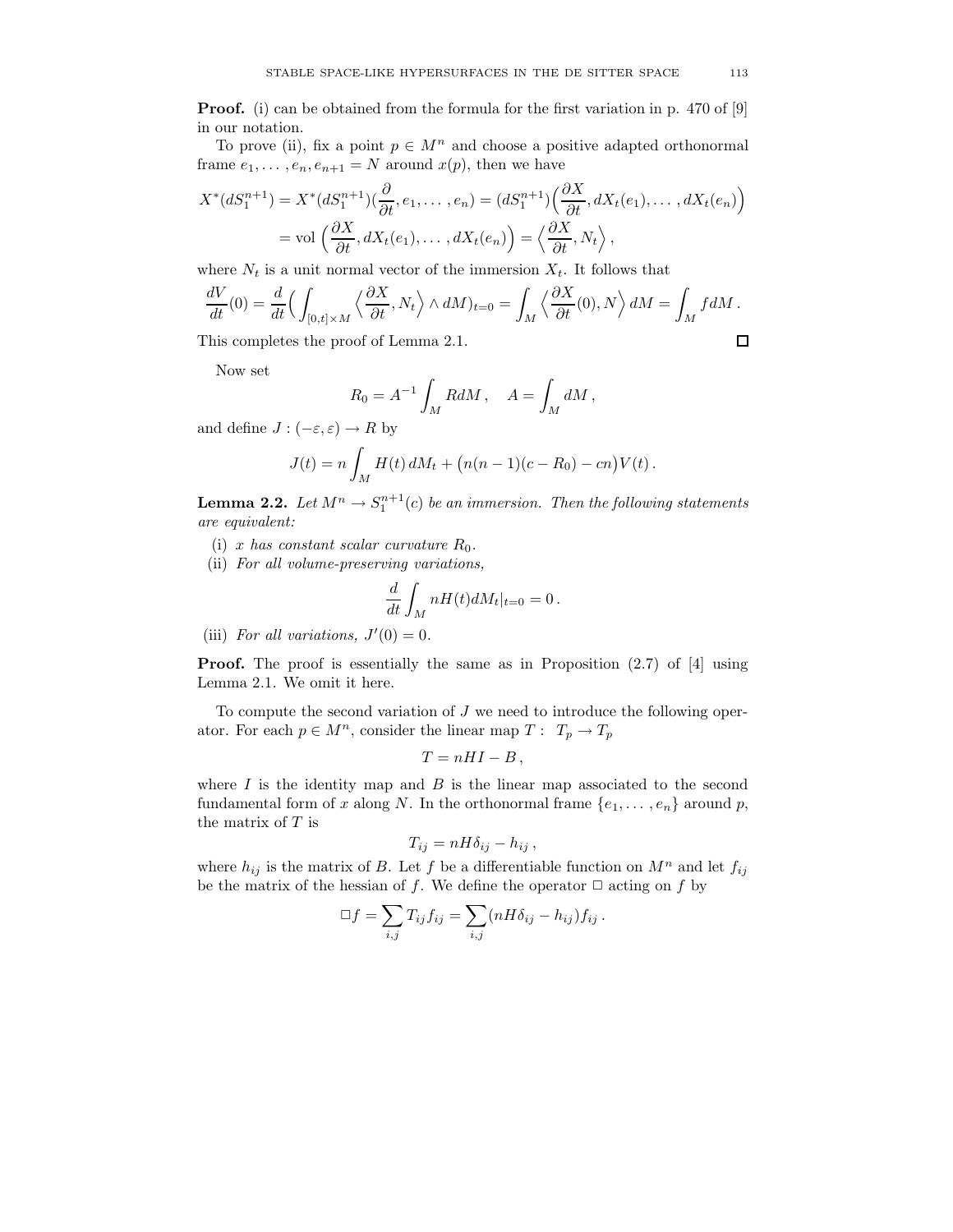This operator was first condidered by Cheng and Yau in [7]. From [7] we know that  $\Box$  is self-adjoint relative to the  $L^2$  inner product of  $M^n$ , i.e.,

$$
\int_M f \Box g = \int_M g \Box f.
$$

**Lemma 2.3.** Let  $x : M^n \to S_1^{n+1}(c)$  be a hypersurface with constant scalar curvature R and let X be a variation of x. Then  $J''(0)$  depends only on f and it is given by

$$
J''(0)(f) = 2\int_M \left(f\Box f - f^2\Big[\frac{1}{2}n^2(n-1)(c-R)H + cn(n-1)H + 3S_3\Big]\right)dM.
$$

Proof. Note that

$$
\frac{dJ}{dt} = \int_M \left[ (-n(n-1)(c - R_t)H + cn) + (n(n-1)(c - R_0) - cn) \right] f_t dM_t.
$$

Here  $R_t$  is the scalar curvature of  $X_t$ ,  $dM_t$  is its volume element, and  $f_t =$  $\left\langle \frac{\partial X}{\partial t}, N_t \right\rangle$ , where  $N_t$  is the unit normal vector of  $X_t$ . Set  $n(n-1)(c - R_t) = -A_t$ , we can write

$$
\frac{DJ}{dt} = \int_M (A_t - A_0) f_t \, dM_t \, .
$$

Then we have

$$
\frac{d^2J}{dt^2} = \int_M A'_t f_t dM_t + \int_M A_t f'_t dM_t - \int_M A_0 f'_t dM_t + \int_M (A_t - A_0) f_t \frac{\partial}{\partial t} dM_t,
$$

which, for  $t = 0$ , gives

$$
\frac{d^2J}{dt^2}\Big|_{t=0} = \int_M A'_0 f\,dM = -\int_M (n(n-1)\Big(\frac{\partial R_t}{\partial t}(0)\Big) f\,dM\,.
$$

Using the formula (9c) in [9] we can obtain

$$
\frac{1}{2}n(n-1)\frac{\partial R_t}{\partial t}(0) = f\left\{\frac{1}{2}n^2(n-1)(c-R)H - 3S_3\right\} + cn(n-1)H\right\} + \Box f
$$

and this completes the proof of Lemma 2.3.

**Definition 2.1.** Let  $x : M^n \to S_1^{n+1}(c)$  has constant scalar curvature. The immersion  $x$  is stable if

$$
\frac{d^2}{dt^2} \int_M nH_t \, dM_t \big|_{t=0} \le 0 \,,
$$

for all volume-preserving variations of x. If  $M^n$  is non compact, x is stable if for every compact submanifold  $M' \subset M^n$  with boundary, the restriction  $x|_{M'}$  is stable.

Just as  $[5]$  we can prove the following criterion of stability. Let  $\mathcal G$  be the set of differential functions  $f : M \to R$  with  $f|_{\partial M} = 0$  and  $\int_M f dM = 0$ . Then  $x: M^n \to S_1^{n+1}(c)$  with constant scalar curvature is stable if and only if

$$
J''(0)(f) \leq 0,
$$

for all  $f \in \mathcal{G}$ .

$$
\square
$$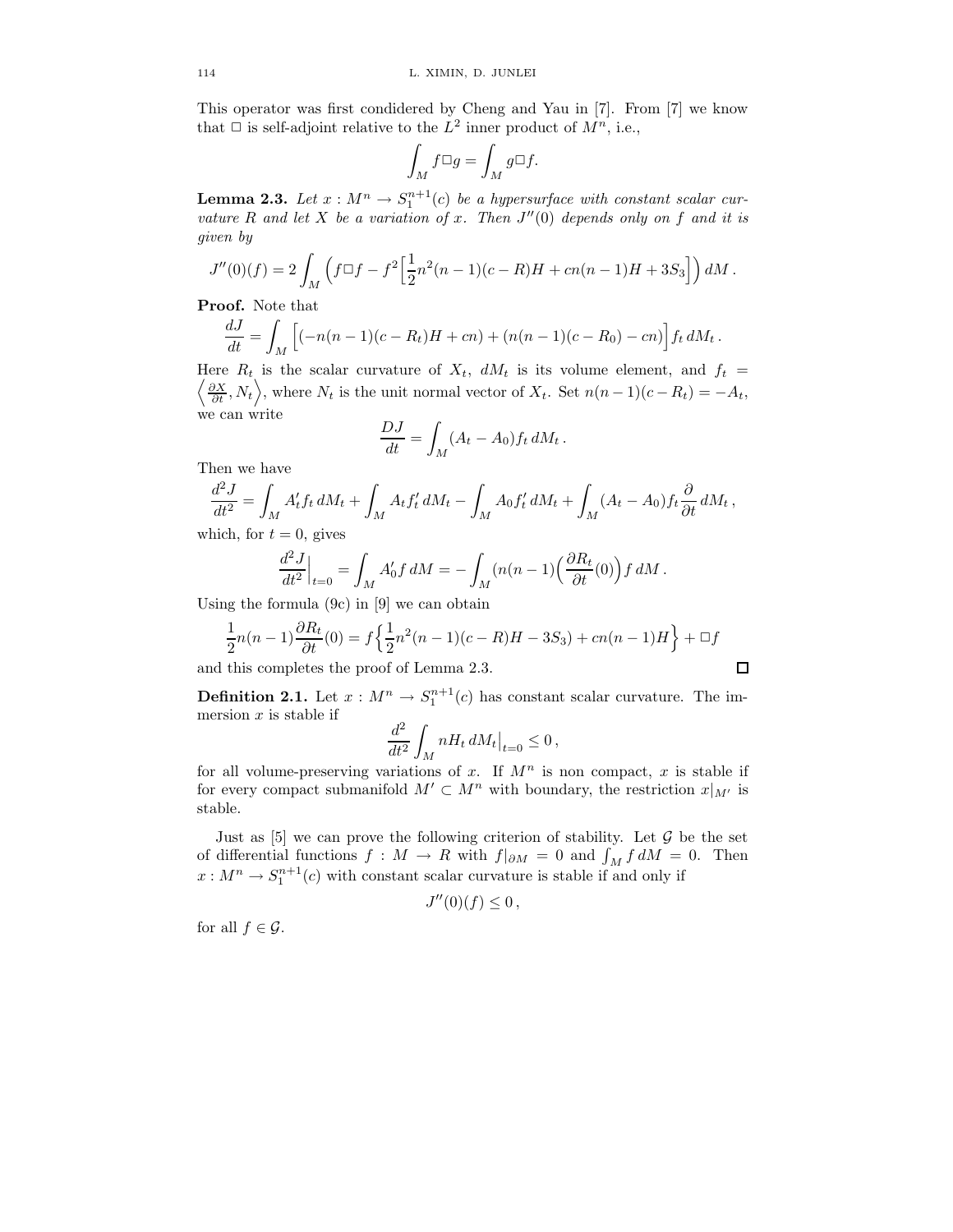# 3. Stability of space-like hypersurfaces

Define a bilinear form  $I: \mathcal{G} \to R$  by

$$
I(f,g) = \int_M g\Big(\Box f - \Big[\frac{1}{2}n^2(n-1)(c-R)H + cn(n-1)H - 3S_3\Big]\Big) f.
$$

**Definition 3.1.** A normal vector field  $V = fN$ ,  $f \in \mathcal{G}$ , to a space-like immersion  $x: M^n \to S_1^{n+1}$  with constant scalar curvature is a Jacobi field if  $f \in \text{Ker } I$ , that is, if  $I(f, g) = 0$  for all  $g \in \mathcal{G}$ .

**Proposition 3.1.** Let  $f \in \mathcal{G}$ . Then  $fN$  is a Jacobi field is and only if

$$
\Box f - \left[\frac{1}{2}n^2(n-1)(c-R)H + cn(n-1)H - 3S_3\right]f = \text{const.}
$$

**Proof.** Clearly if the above formula holds,  $f \in \text{Ker } I$ , since  $g \in \mathcal{G}$ . To show the converse, let  $F_0$  be the mean value of

$$
F = \Box f - \left[\frac{1}{2}n^2(n-1)(c-R)H + cn(n-1)H - 3S_3\right]f
$$

in  $M^n$ . Since  $f \in \text{Ker } I$ , we have

$$
\int_M g(F - F_0) dM = 0,
$$

for all  $g \in \mathcal{G}$ . Now it is enough to prove that  $F \equiv F_0$  which is similar to Proposition (2.7) in [4]. This completes the proof of Proposition 3.1.  $\Box$ 

By direct computation, we can prove the following proposition.

**Proposition 3.2.** Let W be a Killing vector field on  $S_1^{n+1}(c)$ , then  $f = \langle W, N \rangle$ satisfies

$$
\Box f - \left[\frac{1}{2}n^2(n-1)(c-R)H + cn(n-1)H - 3S_3\right]f = \text{const.}
$$

Now we can prove the following theorem.

**Theorem 3.1.** Let  $x : M^n \to S^{n+1}_1(c)$  be a space-like immersion with constant scalar curvature such that  $\frac{1}{2}n^2(n-1)(c-R)H + cn(n-1)H - 3S_3 = \lambda = \text{const.}$ If W is a Killing vector field on  $S_1^{n+1}$ , then x is stable if and only if  $\lambda = \lambda_1$ , the first eigenvalue of  $\Box f$  on  $M^n$ .

**Proof.** Since  $\lambda$  is an eigenvalue of  $\Box$ , we have either  $\lambda = \lambda_1$  or  $\lambda > \lambda_1$ . In the first case, for any  $f \in \mathcal{G}$ ,

$$
I(f, f) = \int_M (f \Box f - \lambda f^2) \le (\lambda_1 - \lambda) \int_M f^2 = 0,
$$

hence  $M$  is stable. In the latter case, choose  $f$  to be the first eigenfunction of the laplacian. Then  $f \in \mathcal{G}$  and

$$
I(f, f) = (\lambda_1 - \lambda) \int_M f^2 > 0
$$

and therefore M is not stable.

|--|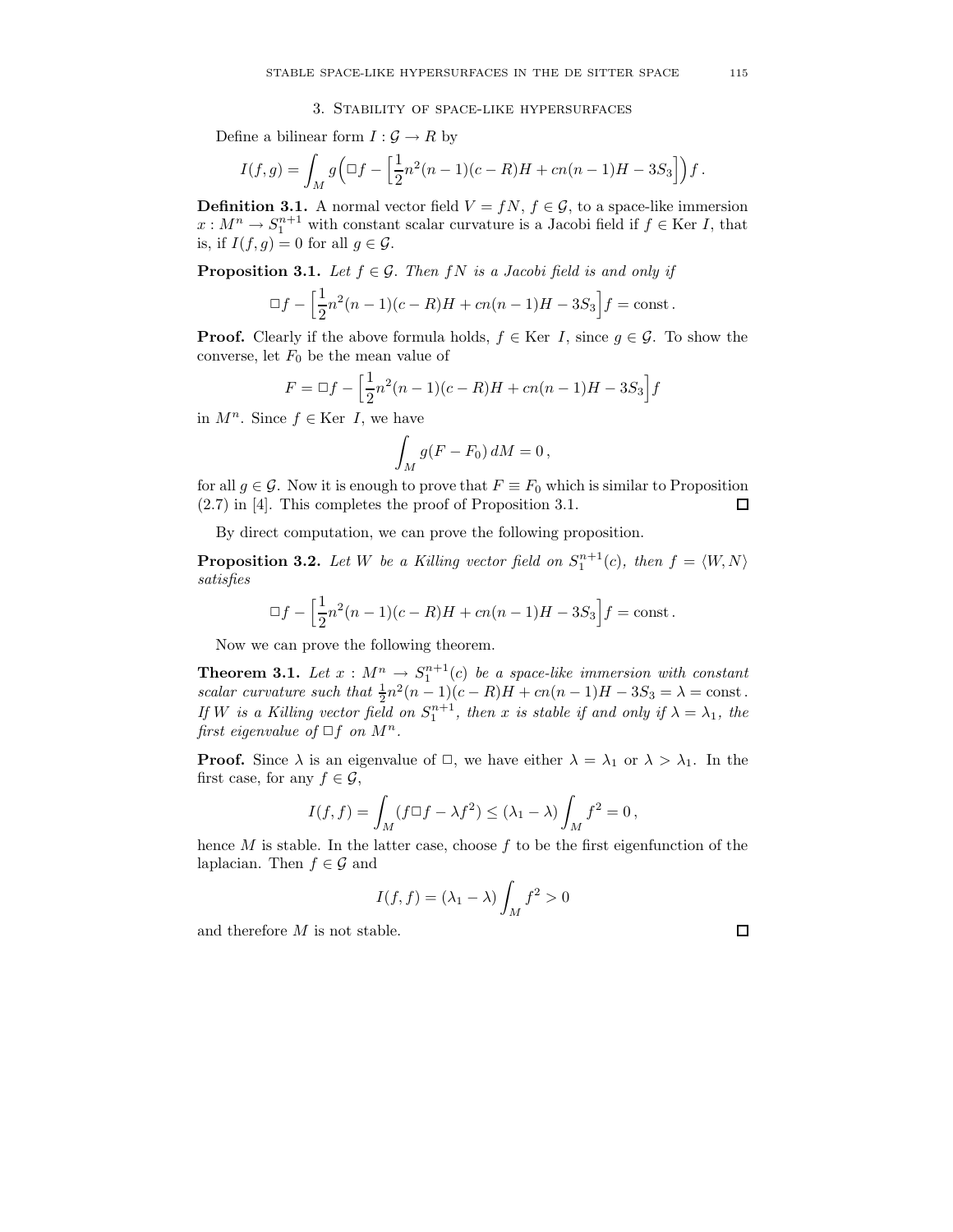**Theorem 3.2.** Let  $\Sigma^n \subset S_1^{n+1}(c)$  be a geodesic sphere. Then  $\Sigma^n$  is stable.

**Proof.** Choose  $f : \Sigma \to R$  such that  $\int_M f dM = 0$ . Since  $\Sigma$  is umbilical, we have  $||B||^2 = nH^2$  and

$$
\Box f = (n-1)H\Delta f,
$$

where  $\Delta f$  is the Laplacian of f in  $\Sigma$ . From the formula for the second variation of J, we have

$$
J''(0)(f) = -2(n-1)\int_{\Sigma} Hf\Delta f
$$
  
-2 $\int_{\Sigma} f^2 \Big[\frac{1}{2}n^2(n-1)(c-R)H + cn(n-1)H - 3S_3\Big].$ 

Since

$$
\operatorname{tr} B^3 = nH||B||^2 - \frac{1}{2}n^2(n-1)H(c-R) + 3S_3,
$$

by umbilicity, we have

$$
-\frac{1}{2}n^2(n-1)H(c-R) + 3S_3 = \text{tr } B^3 - nH||B||^2 = -n(n-1)H^3.
$$

So by Stokes' theorem, we have

$$
J''(0)(f) = 2(n-1)H \int_{\Sigma} (||\nabla f||^2 - n(c + H^2)) f^2
$$
  
 
$$
\leq 2(n-1)H \int_{\Sigma} (\lambda(\Sigma) - n(c + H^2)) f^2,
$$

where  $\lambda(\Sigma)$  is the first eigenvalue of the Laplacian  $\Delta$  in  $\Sigma$ . Since  $\Sigma$  is a sphere,  $\lambda(\Sigma) = n(c + H^2)$ . So  $J''(0)(f) \leq 0$ , for all f such that  $\int_{\Sigma} f dM = 0$ , and  $\Sigma$  is stable.  $\Box$ 

# **REFERENCES**

- [1] Alencar, H., do Carmo, M. and Colares, A. G., Stable hypersurfaces with constant scalar curvature, Math. Z. 213 (1993), 117–131.
- [2] Akutagawa, K., On space-like hypersurfaces with constant mean curvature in the de Sitter space, Math. Z. **196** (1987), 13-19.
- [3] Barbosa, J. L. and do Carmo, M., Stability of hypersurfaces with constant mean curvature, Math. Z. 185 (1984), 339–353.
- [4] Barbosa, J. L., do Carmo, M. and Eschenburg, J., Stability of hypersurfaces of constant mean curvature in Riemannian manifolds, Math. Z. 197 (1988), 123–138.
- [5] Barbosa, J. L. and Oliker, V., Stable spacelike hypersurfaces with constant mean curvature in Lorentz space, Geometry and Global Analysis, Tohoku University, Sendai (1993), 161–164.
- [6] Cheng, Q. M., Complete space-like submanifolds in a de Sitter space with parallel mean curvature vector, Math. Z. 206 (1991), 333–339.
- [7] Cheng, S. Y. and Yau, S. T., *Hypersurfaces with constant scalar curvature*, Math. Ann. 225 (1977), 195–204.